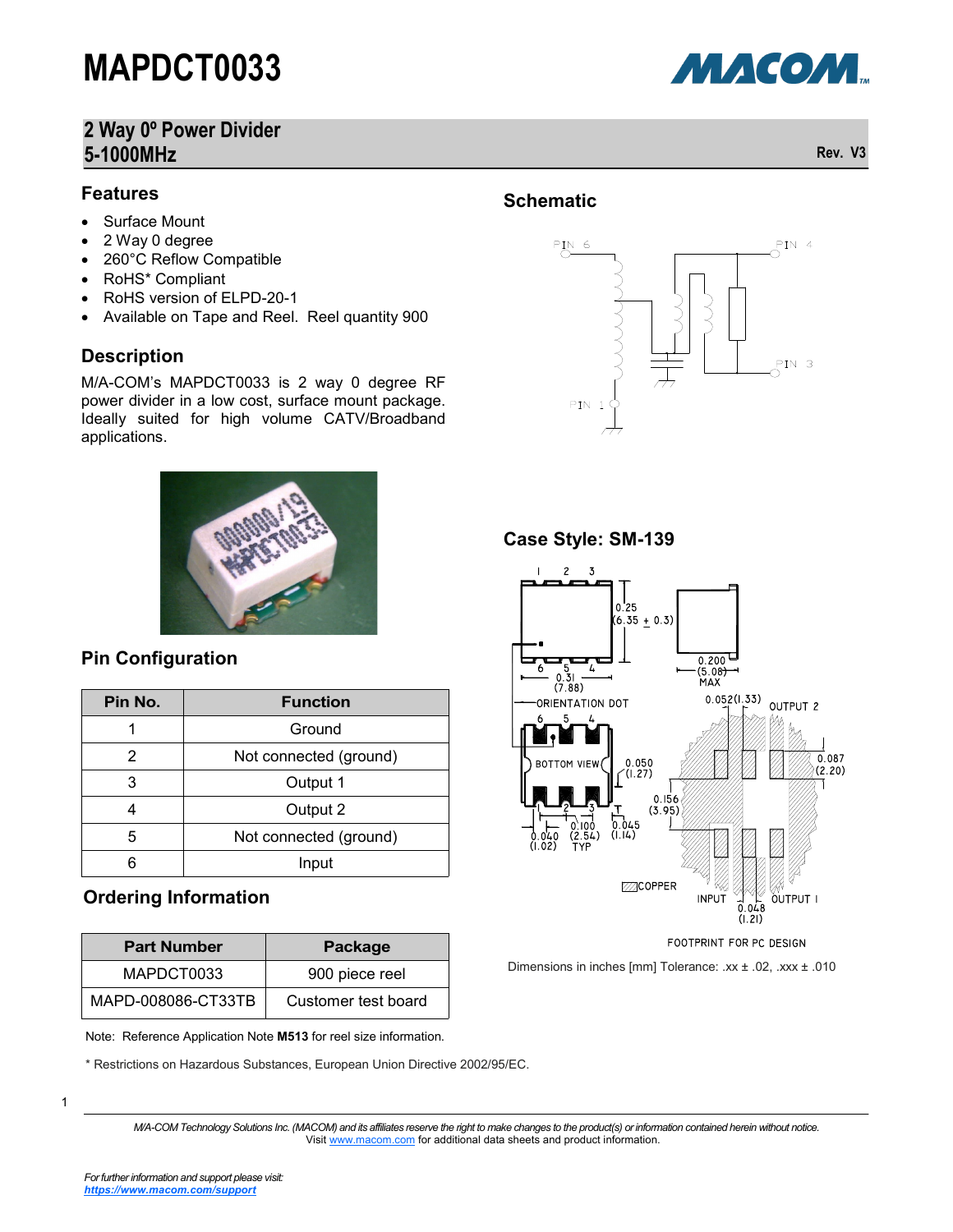# **2 Way 0º Power Divider**

2

# **5-1000MHz Rev. V3**

### Electrical Specifications:  $T_A = 25^{\circ}C$ ,  $Z_0 = 75\Omega^1$

| <b>Parameter</b>                     | <b>Frequency</b>                             | <b>Units</b>                                   | Min                          | <b>Typ</b>        | <b>Max</b>                  |  |
|--------------------------------------|----------------------------------------------|------------------------------------------------|------------------------------|-------------------|-----------------------------|--|
| <b>Insertion Loss</b>                | 5 - 50 MHz<br>50 - 500 MHz<br>500 - 1000 MHz | dB<br>dB<br>dB                                 |                              | 0.2<br>0.5<br>1.0 | 0.5<br>0.8<br>1.3           |  |
| Amplitude Unbalance<br>(Nominal 0dB) | 5 - 50 MHz<br>50 - 500 MHz<br>500 - 1000 MHz | dB<br>dB<br>dB                                 |                              | 0.0<br>0.0<br>0.1 | ± 0.1<br>± 0.3<br>$\pm$ 0.5 |  |
| Phase Unbalance<br>(Nominal 0°)      | 5 - 50 MHz<br>50 - 500 MHz<br>500 - 1000 MHz | $\mathbf{o}$<br>$\mathbf{o}$<br>$\mathsf{o}\,$ | $\qquad \qquad \blacksquare$ | 0.0<br>0.4<br>0.8 | ± 1.0<br>± 3.0<br>± 4.0     |  |
| Return Loss: Input                   | 5 - 750 MHz<br>750 - 1000 MHz                | dB<br>dB                                       | 18<br>12                     | 35<br>25          |                             |  |
| Return Loss: Output                  | 5 - 750 MHz<br>750 - 1000 MHz                | dB<br>dB                                       | 18<br>15                     | 22<br>24          |                             |  |
| Isolation<br>(between outputs)       | 5 - 50 MHz<br>50 - 500 MHz<br>500 - 1000 MHz | dB<br>dB<br>dB                                 | 22<br>22<br>18               | 26<br>29<br>22    | $\overline{\phantom{a}}$    |  |
| <b>Parameter</b>                     | <b>Absolute Maximum</b>                      |                                                |                              |                   |                             |  |
| Max Input Power                      | 1W                                           |                                                |                              |                   |                             |  |
| DC current                           | 240mA                                        |                                                |                              |                   | 0.052(1.33)<br>OUTPUT 2     |  |
| <b>Operating Temperature</b>         | -40 $^{\circ}$ C to +85 $^{\circ}$ C         |                                                |                              |                   |                             |  |
|                                      |                                              |                                                |                              |                   |                             |  |
| Storage Temperature                  | -55 $^{\circ}$ C to +100 $^{\circ}$ C        |                                                |                              |                   | 0.087<br>(2.20)             |  |

*M/A-COM Technology Solutions Inc. (MACOM) and its affiliates reserve the right to make changes to the product(s) or information contained herein without notice.*  Visit [www.macom.com](http://www.macom.com/) for additional data sheets and product information.

| <b>Parameter</b>             | <b>Absolute Maximum</b>             |  |  |
|------------------------------|-------------------------------------|--|--|
| Max Input Power              | 1W                                  |  |  |
| DC current                   | 240mA                               |  |  |
| <b>Operating Temperature</b> | $-40^{\circ}$ C to $+85^{\circ}$ C  |  |  |
| Storage Temperature          | $-55^{\circ}$ C to $+100^{\circ}$ C |  |  |

### Absolute Maximum Ratings<sup>1,2</sup> Recommended PCB Configuration



МАСОМ.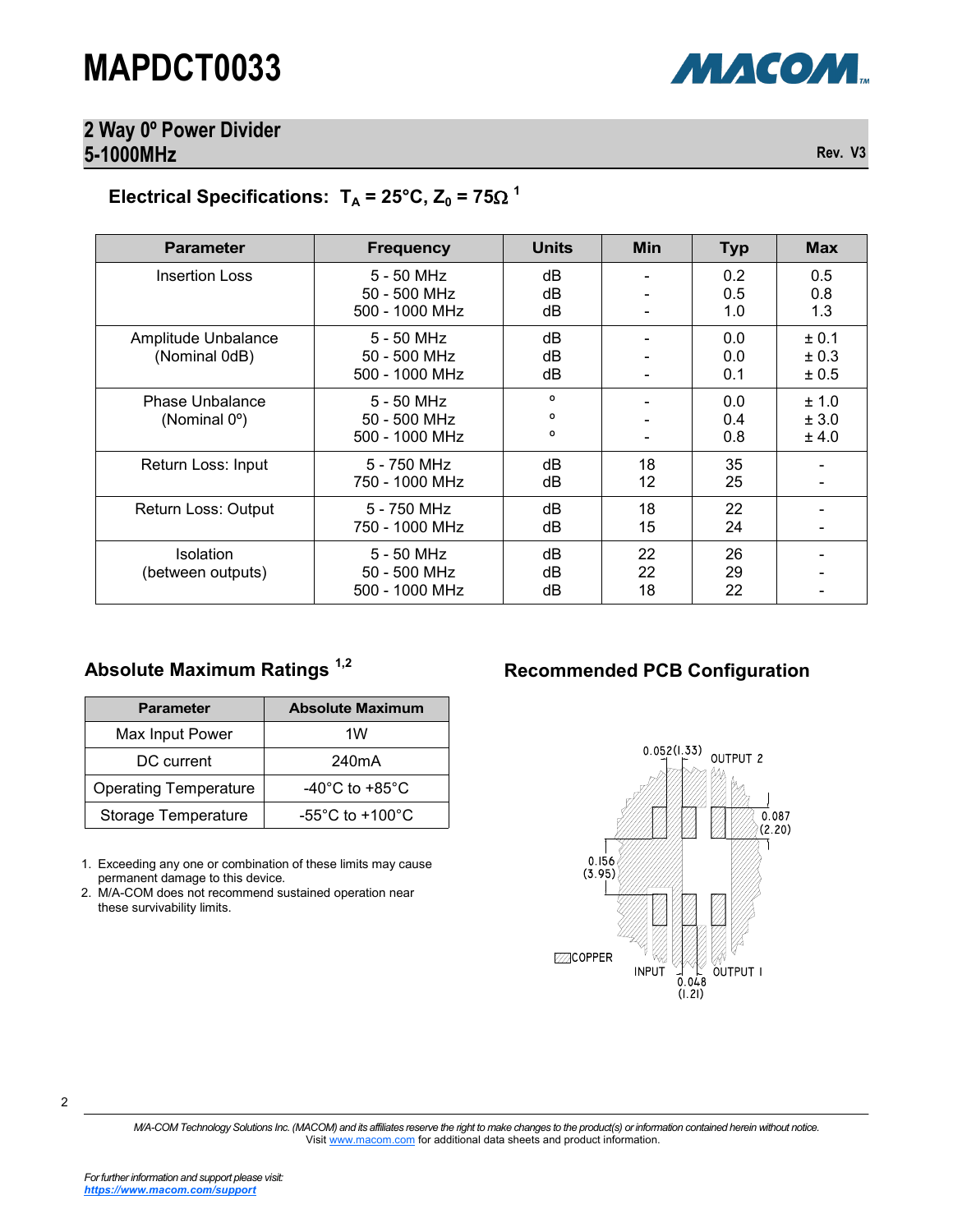### **2 Way 0º Power Divider 5-1000MHz Rev. V3**

<code>Typical Performance Curves: T $_{\mathsf{A}}$  = 25°C, Z $_{\mathsf{0}}$  = 75 $\Omega$   $^{\mathsf{1}}$ </code>



3

*M/A-COM Technology Solutions Inc. (MACOM) and its affiliates reserve the right to make changes to the product(s) or information contained herein without notice.*  Visit [www.macom.com](http://www.macom.com/) for additional data sheets and product information.

*For further information and support please visit: [https://www.macom.com/support](http://www.macom.com/support)*